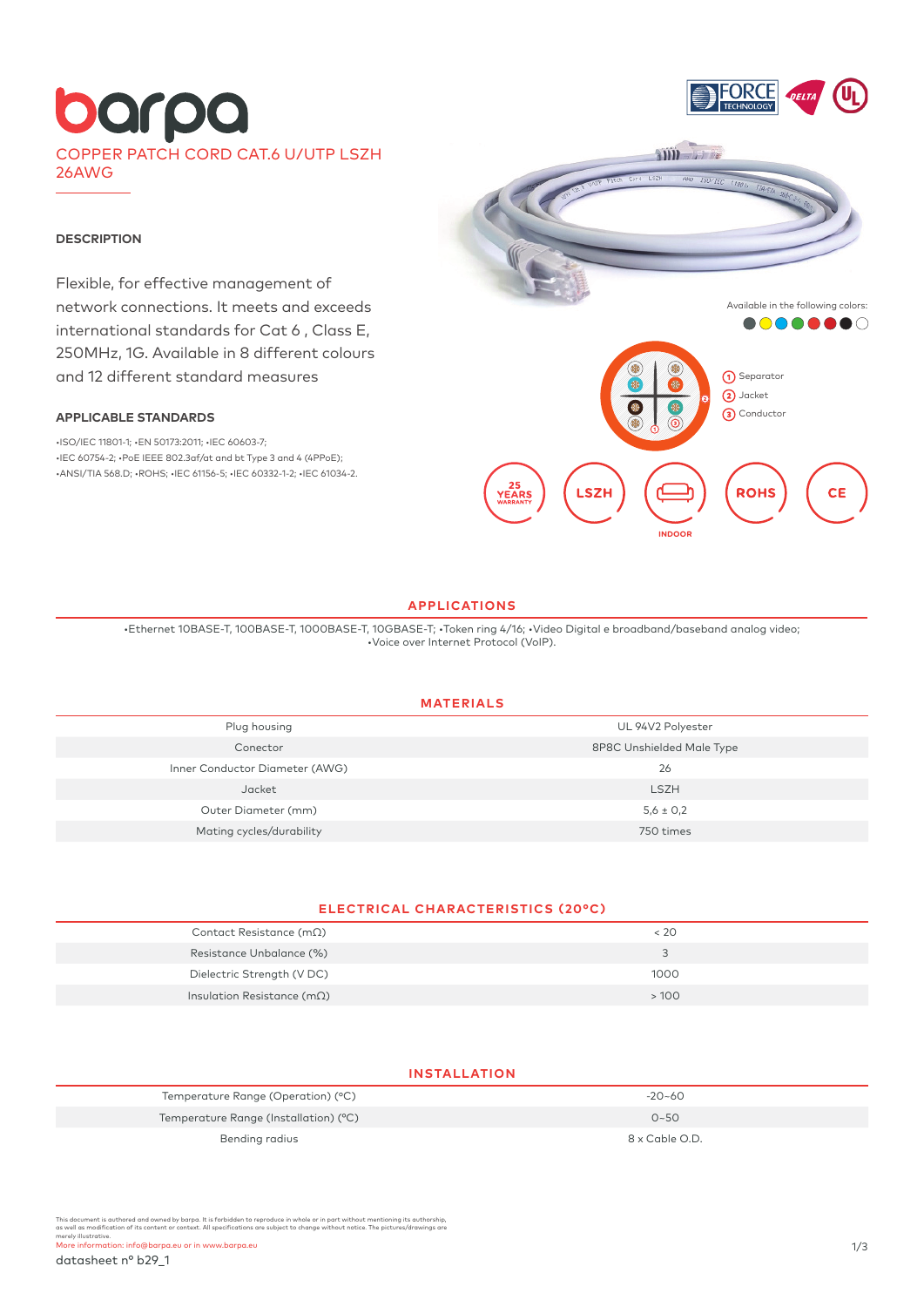# barpa COPPER PATCH CORD CAT.6 U/UTP LSZH 26AWG

| <b>TECHNICAL PERFORMANCE</b> |                              |                                        |                                    |                                   |  |  |  |
|------------------------------|------------------------------|----------------------------------------|------------------------------------|-----------------------------------|--|--|--|
| Frequency (MHz)              | Next<br>Limit (min. Typical) | <b>PS Next</b><br>Limit (min. Typical) | <b>ACR</b><br>Limit (min. Typical) | <b>RL</b><br>Limit (min. Typical) |  |  |  |
| 1                            | 65,0                         | 62,0                                   | 62,0                               | 3,0                               |  |  |  |
| 4                            | 63,0                         | 60,5                                   | 59,0                               | 4,0                               |  |  |  |
| 8                            | 58,2                         | 55,6                                   | 52,5                               | 5,7                               |  |  |  |
| 10 <sup>°</sup>              | 56,6                         | 54,0                                   | 50,2                               | 6,3                               |  |  |  |
| 16                           | 53,2                         | 50,6                                   | 45,2                               | 8,0                               |  |  |  |
| 20                           | 51,6                         | 49,0                                   | 42,6                               | 9,0                               |  |  |  |
| 25                           | 50,0                         | 47,3                                   | 39,9                               | 10,1                              |  |  |  |
| 31,25                        | 48,4                         | 45,7                                   | 37,0                               | 11,4                              |  |  |  |
| 62,5                         | 43,4                         | 40,6                                   | 26,9                               | 16,5                              |  |  |  |
| 100                          | 39,9                         | 37,1                                   | 18,6                               | 21,3                              |  |  |  |
| 200                          | 34,8                         | 31,9                                   | 3,3                                | 31,5                              |  |  |  |
| 250                          | 33,1                         | 30,2                                   | $-2,8$                             | 35,9                              |  |  |  |
|                              |                              |                                        |                                    |                                   |  |  |  |

## **PART NUMBER BREAKDOWN - ORDER INFORMATION**



• GREY (RAL7035); • YELLOW (RAL1018); • BLUE (RAL5017); • GREEN (RAL6016); • ORANGE (RAL2008); • RED (RAL3028); • BLACK (RAL9005).

Note: Non standards colours, lengths & configurations available on request.

This document is authored and owned by barpa. It is forbidden to reproduce in whole or in part without mentioning its authorship,<br>as well as modification of its content or context. All specifications are subject to change